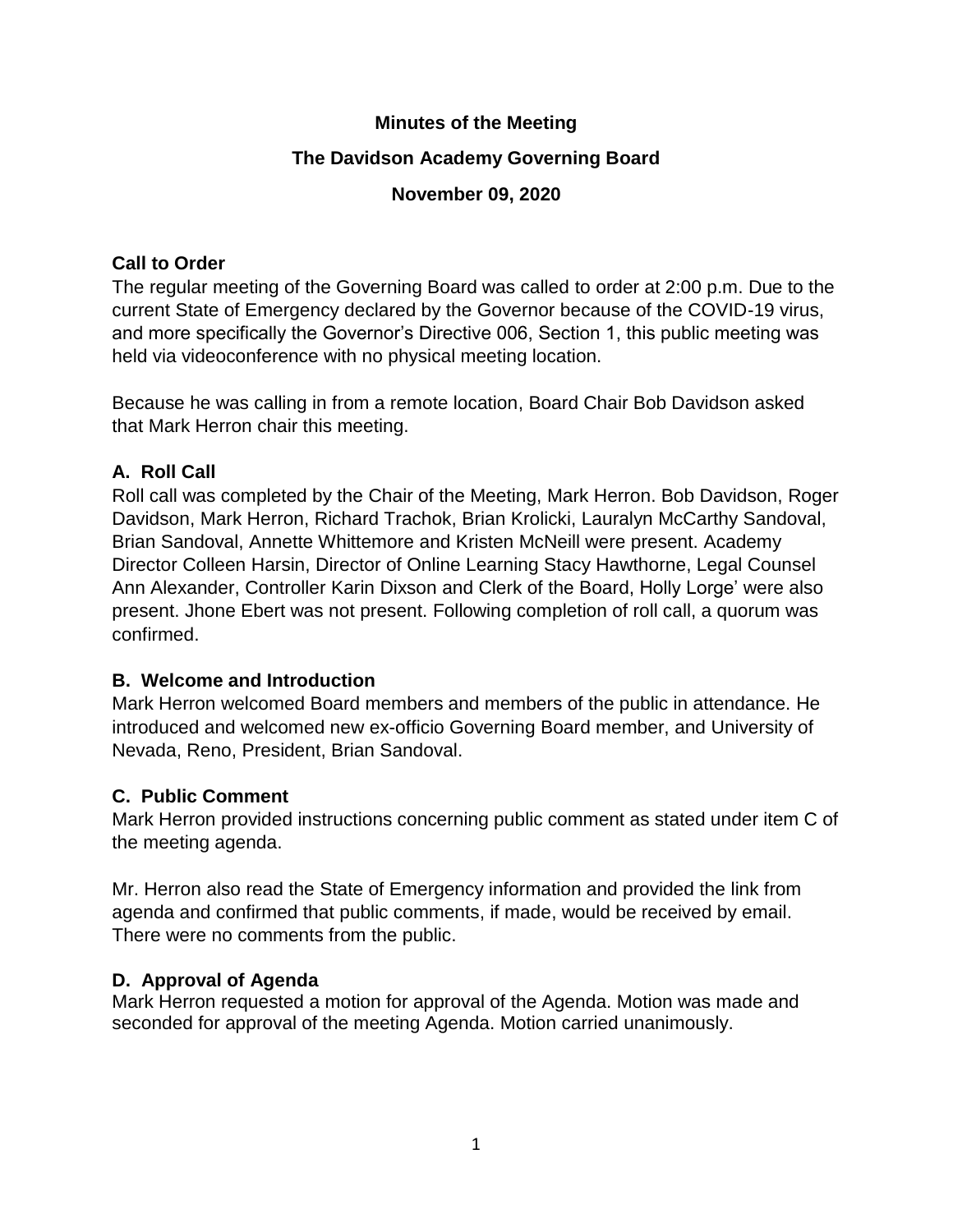## **E. Approval of Minutes**

Mark Herron requested approval of the minutes for the meeting of September 21, 2020, under TAB 1 of the Board Book. Motion was made and seconded for approval of the minutes as submitted. There was no discussion and the motion carried unanimously.

#### **F. Reports**

#### **1. Academy Director**

### **a. General Program Updates**

Davidson Academy Director, Colleen Harsin, began her report by confirming for the Board that the Academy currently has 169 in-state students across both campuses, for the current school year. The Reno campus has moved to virtual tours for prospective applicants and their families. The tours are scheduled to coincide with online campus tours but do not overlap with those tours, so that prospective families have the option to investigate both options.

Ms. Harsin reported that application numbers are down for the Reno campus, but also noted an increase in submitted applications for the Online campus. Ms. Harsin reported a total of 106 applications in progress; 34 of are those for Reno campus. She confirmed this was not unexpected due to the national COVID-19 pandemic and related logistics in moving to the Reno area in order to access in-person learning at the Reno campus.

Ms. Harsin shared with the Board activities going on at the Reno campus. As of mid-November the Academy has had a total of 19 college visits. Representatives from these schools met virtually with our high school students and counselors. A successful inperson administration of the PSAT was completed in October. Virtual parent meetings were completed at the Reno campus, attended by 20 families for the morning meeting and 27 families for the evening meeting. Monthly parent meetings will continue, covering details and information concerning the current school year, and a question and answer session.

Ms. Harsin continued with an update on Student Council events. Ms. Harsin complimented the Student Council on successfully figuring out ways to keep important activities that were previously conducted in person, just as meaningful in a virtual environment. Virtual events to date have included a Microsoft paint competition, a Halloween costume contest, and a scavenger hunt. Student Council is currently putting together a gratitude and recipe book in celebration of Thanksgiving.

Ms. Harsin reported that students continued to participate in competitions and Club meetings online, as well as participate in Club activities such as Film Making Club's Scary Movie Night. Ms. Harsin gave an update on Academy Yearbook students, noting that they are well under way collecting photos and quotes with a different format for the current school year.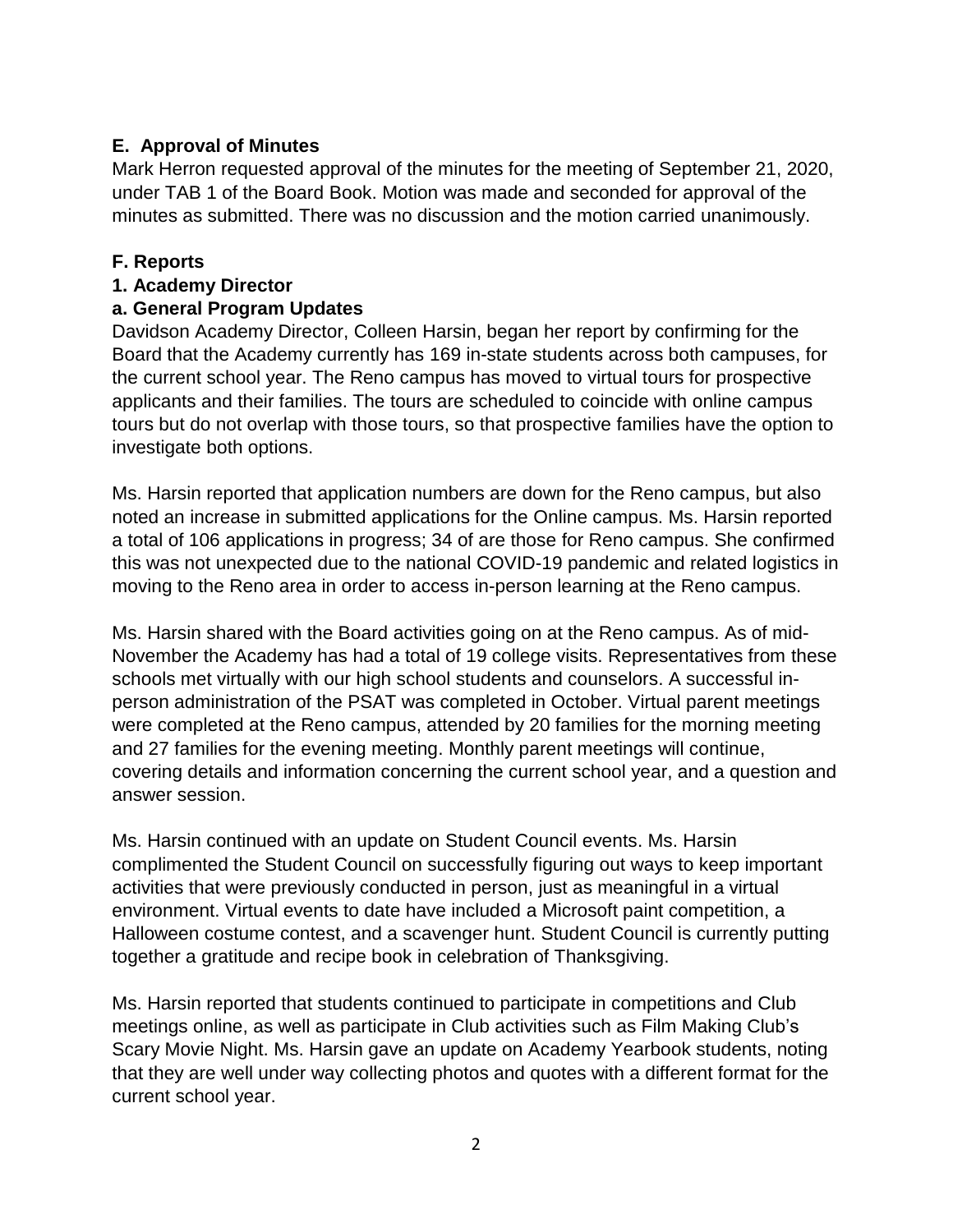The Academy's Back to School night was held virtually. Parents followed their student's schedules and interacted with teachers through Zoom. The Back to School Zoom night worked very well, and was much better attended than our traditional in-person Back to School nights. Ms. Harsin stated the Academy will seek to continue options for virtual participation in events even as in-person participation is reinstated at some point, as having virtual options creates more opportunities for participation.

Ms. Harsin discussed that some students are attending school at the Reno campus for in-person instruction. The Academy's hybrid learning option allows students to sign-up to attend on any available day during the scheduled school week. The average student count in the building is usually between two and ten and averages about seven each day. To date, the Academy has not had any attendance issues with the remote learning option. Students are making contact with instructors and other students on a daily basis. Parents also indicate when their student is ill and will not be participating that day. Optional in-person attendance will continue unless there is a physical shutdown.

Ms. Harsin confirmed that the Academy will continue with its previously approved academic calendar, although the University academic calendar has shifted for the spring semester. Spring semester Academy classes will start on 1/19/2020, and the week-long spring break in March will stay in place. This is the case for both Academy campuses. Academy students with University classes will proceed with their University classes according to the University academic calendar.

Ms. Harsin referred Board members to TAB 2 of their Board Books concerning her report in response to the Nevada Path Forward Directives provided last summer, for an accounting of student online connectivity. This information was provided by the Academy in early October per Guidance Memo 20-05. The total number of students at both campuses is 234. Of those students, none are without a device or access to the Internet. The Reno Campus has issued 24 Thinkpad laptops for student use at home or in the Academy building. The Academy also issued one webcam for student home use. Ms. Harsin further explained this is at no additional cost, as these are items that were already available at the Academy.

Ms. Harsin referred Board members to TAB 3 of their Board Books for a summary of Civil Rights Data Collection (CRDC), which represents the Davidson Academy 2017- 2018 school year. This information was published since the last Board meeting and is typical of nationwide data analysis. In 2017-2018 the Academy had 172 students enrolled. That academic school year also marked the first year that the Davidson Academy Online full program was available to students. The Davidson Academy is recorded as a magnet program, and gifted and talented. In this data, regarding enrollment and chronic absenteeism, the Academy reported 2.3%, meaning there were approximately four students with attendance issues. The Academy was in contact with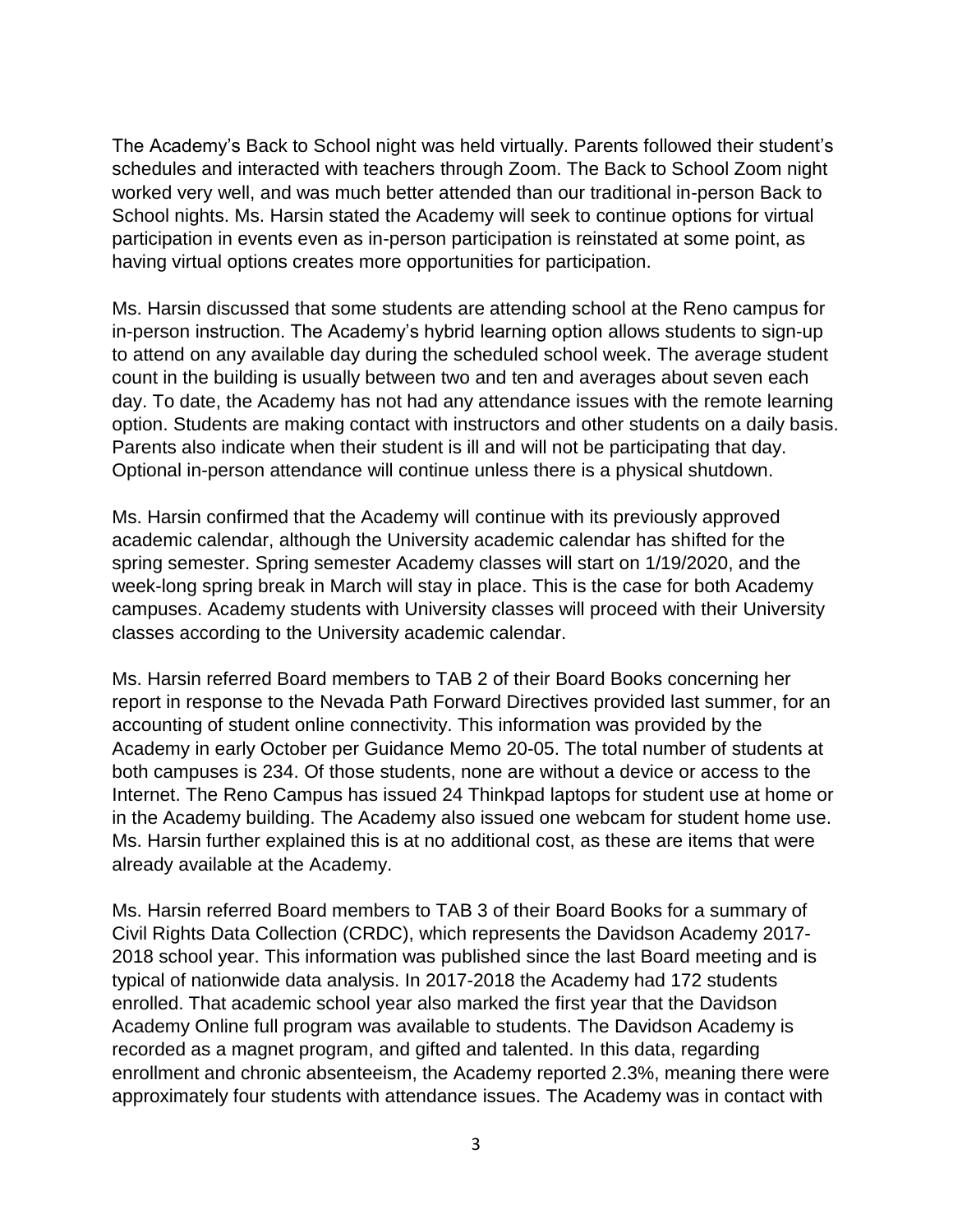the students at that time regarding chronic health or other relevant issues concerning their attendance. The Academy did not have any students who needed to be retained, failed or had disciplinary issues.

Also included under TAB 3 was a summary of the 2017-2018 CRDC Staffing and Finance data. Legislation indicates that the Academy at least have a 70% teacher licensure. The reported data indicates the Academy as exceeding that requirement at 81.2%. The Academy's average teacher-to-student ratio was reported as 7 to 1.

Ms. Harsin reported and further clarified the CRDC data for 2017-2018 regarding the Academy's 8<sup>th</sup> grade math/Algebra 1 as presented in the data collection. The demographic data for 8<sup>th</sup> grade students enrolled in Algebra I indicates 100% of those students reporting as White. Since the Academy does follow a grade level progression based on age, the requirement to report data based on age/grade designation does not accurately reflect the advanced, rigorous nature of the Academy curriculum. Academy students take appropriate math courses based on their academic ability in that subject. Ms. Harsin also stated many Academy students are past Algebra 1 by  $8<sup>th</sup>$  grade and are accessing a higher level course in Mathematics. Thus, the CDRC data is not generally indicative of most Academy students' math progression. Davidson Academy students do not move forward with grade level progression.

Brian Krolicki commented that the optics of the data as presented are difficult and was concerned about public perception absent Ms. Harsin's explanation. He asked if there was any way to asterisk an explanation within the available data collection currently available to the public. Ms. Harsin said she will look into the possibility of adding information to clarify the presented data.

Lauralyn McCarthy Sandoval asked if the Academy's information is presented with other schools. She reiterated Mr. Krolicki's concern about public perception and is there a way to solve that problem. Ms. Harsin stated she is not aware of a current solution, but will follow-up to request an option to provide more information on the Academy's behalf.

Ms. Harsin referred Board members to TAB 4, for discussion of the Academy's updated School Profile Letter, which is representative of both campuses. The document includes results of consultations with the National Association of College Admissions Counselors (NACAC), geared towards what universities are looking for from applicants. The letter also includes direct communication about the Academy's COVID-19 response. The School Profile reports 238 students currently enrolled between the Online and Reno campuses, how many students of color, financial aid, states represented, student-toteacher ratio and number of enrolled seniors. Ms. Harsin noted that this year is our largest graduating class, with 40 seniors set to graduate in the spring of 2021 and also the Academy's largest number of National Merit semi-finalists.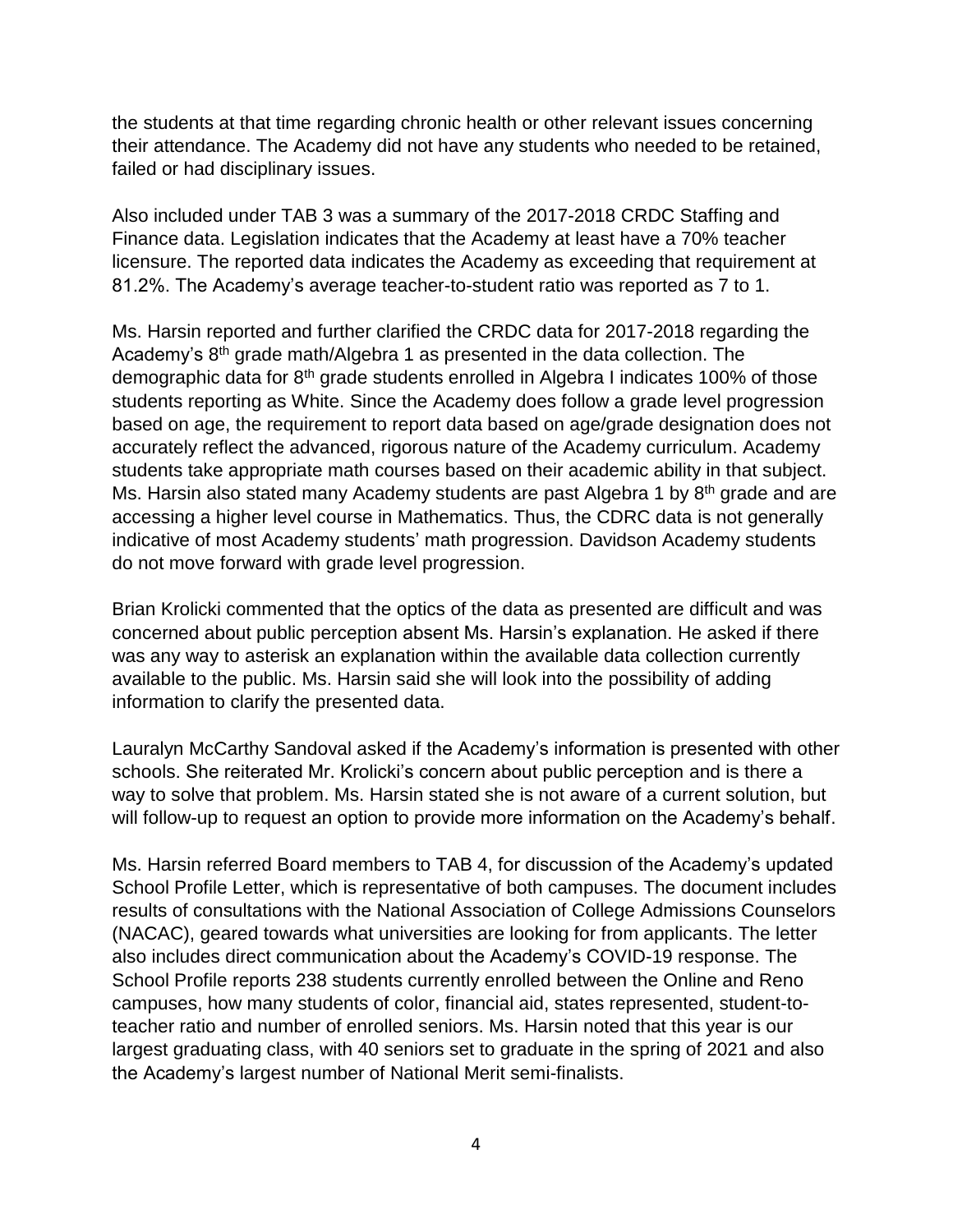### **2. Director of Online Learning**

## **a. General Program Updates**

Director of Online Learning, Dr. Stacy Hawthorne, began her report and referred Board Members to TAB 5 of their Board Books to discuss the 2021-22 application review process, which is now open. When this data was printed two weeks ago the Academy had received 65 applications, but as of today's Board meeting 99 applications have been submitted for Davidson Academy Online. Of these, 72 applications are in progress and 27 applications are fully completed. Last year, in November 2019, the Online campus had reported 15 applications, thus the Online campus is showing significant growth again this year.

Dr. Hawthorne shared that 11 prospective students will be assessing Thursday and Friday, and a total of 44 students have already assessed for 2021 admission. Of those applicants, five have been accepted. Decisions are pending and further acceptance decisions will be going out next week. Dr. Hawthorne recognized that some of this growth is a response to COVID-19, but also complimented that this is a testament to the quality and good work of our Reno campus and online programs.

Dr. Hawthorne confirmed that Online campus open houses are continuing as they have in the past online with parent/student panels where current Academy students talk about their experiences as members of the Davidson Academy Online community, as well as presentations by Dr. Hawthorne and other Online staff. Shared perspectives by current students is helpful so families and applicants know what to expect when applying, which keeps the process honest and authentic.

Dr. Hawthorne discussed new spring electives: Women's Studies, Psychology, Organic and Bio-Chemistry, Chinese Martial Arts Film and Peer Mediation. The Davidson Academy Online electives are semester long, and are developed by current Online staff.

Dr. Hawthorne also shared student and family stories included in TAB 5 of the Board Books. These student stories come to her via email, which Dr. Hawthorne shares with Online staff. These are uplifting emails from students and parents about how the Davidson Online staff has impacted them in a positive and meaningful way.

Dr. Hawthorne discussed how the Online staff are continuing to build community with their currently enrolled 79 online students. The staff have brought in guest speakers, and Reno campus students are also invited to attend and enjoy the speakers. Speakers so far this year have included: NASA engineer Manuel Retana who was invited to speak with the Spanish classes, and Dr. Robert Leonard, a Forensic Linguistics Investigator who shared forensic files and clues with our students. Both speakers were highly impressed with Academy students.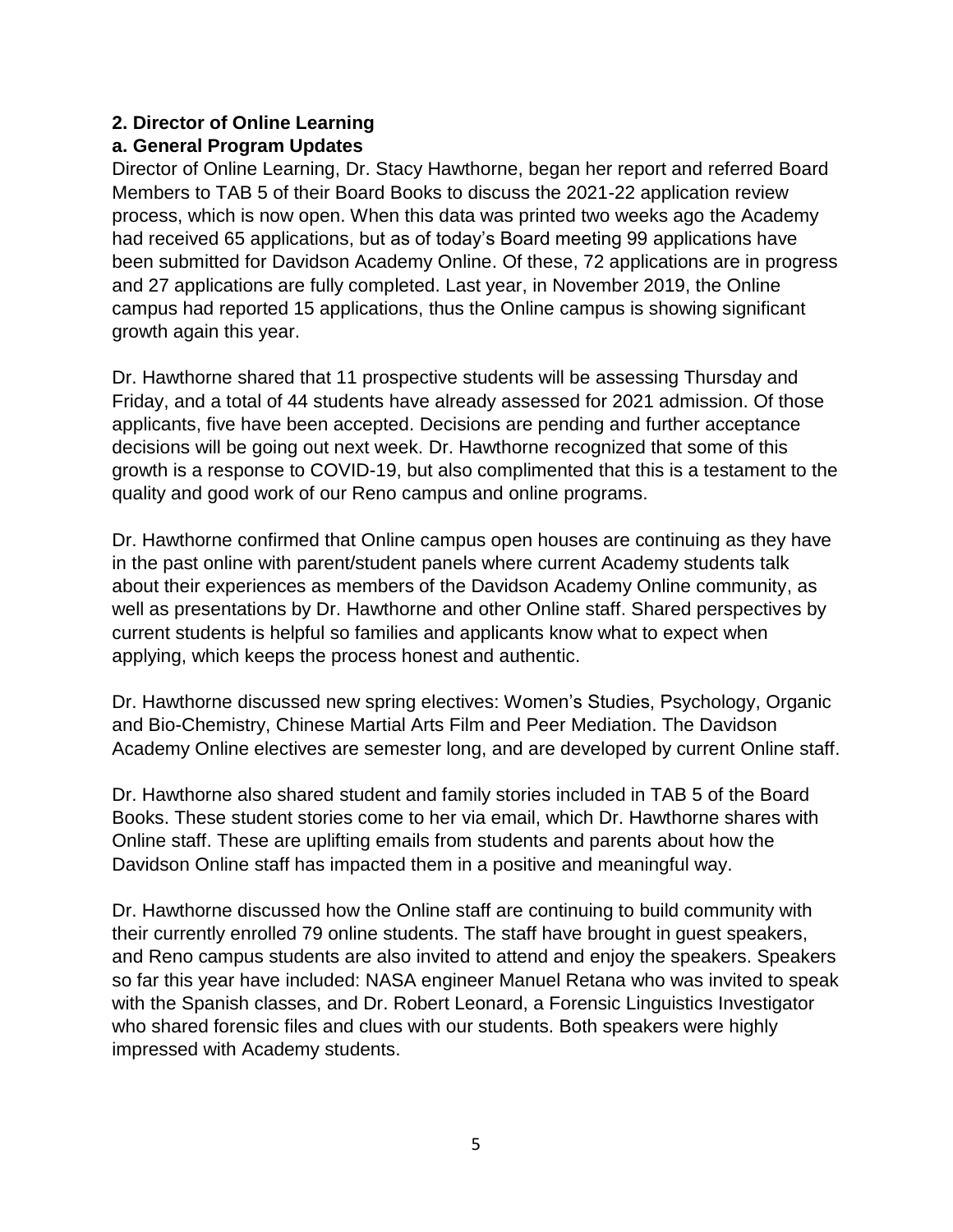Another guest speaker was Zoe Griffiths of Think Maths who presented to Academy students from both campuses live from England, sharing "Math Adventures in the Fourth Dimension."

Dr. Hawthorne mentioned that the first virtual dance of the school year (and the second ever) will be held next Friday. The students chose 'Winter Formal' as their theme. The Online campus Student Council is posting events weekly and has held game and movie nights already this year. Dr. Hawthorne added that the parents appreciate that their students have these opportunities to enjoy themselves and feel connected.

Dr. Hawthorne concluded her report by referring Board Members to TAB 5, announcing that for the 3<sup>rd</sup> consecutive year all Davidson Academy Online courses are approved by the University of California system for A-G credit.

#### **3. Media and Outreach**

Dr. Hawthorne provided the Board with a report of the Academy's recent media and outreach efforts summarized under TAB 7 of the Board Books. The summary highlighted places the Academy has been listed in the media or mentioned on notable websites. Due to outreach, Dr. Hawthorne was asked to present this week to a panel of parents and students at a gifted school in Austin, TX. Dr. Hawthorne commented that the Academy has had success reaching out to K-8 schools for gifted students, who have no affiliation with a high school. The Davidson Academy has already received several applications for next school year due to this successful outreach.

Dr. Hawthorne added that there has been a lot of work on the Academy's main website search engine optimization (SEO), and a new website will be launching next year. The Website Metrics show traffic has increased by 107% over last year with an increase in demand for both campuses. A large portion of that increase was due to organic searches for "online gifted school and/or gifted school" in which 50% of people looking online are finding the Academy on their own. Over half of the website traffic is coming from the state of Nevada (Reno and Las Vegas), and there is increased traffic coming from New York and Los Angeles.

Dr. Hawthorne pointed out that the Davidson Academy has moved up in search rankings, from  $4<sup>th</sup>$  and  $5<sup>th</sup>$ , to now  $3<sup>rd</sup>$  in ranking for "online classes for gifted children" and "academy for gifted students." The Davidson Academy is still rated #1 search return for "online gifted high schools." Dr. Hawthorne noted we are moving in the right direction, and will continue our ongoing outreach, newsletters, and open houses.

### **G. General Business**

Mr. Herron referred Board Members to TAB 7 of their Board Books which included, a draft Resolution regarding Employee Timekeeping and Allocations. This action item was